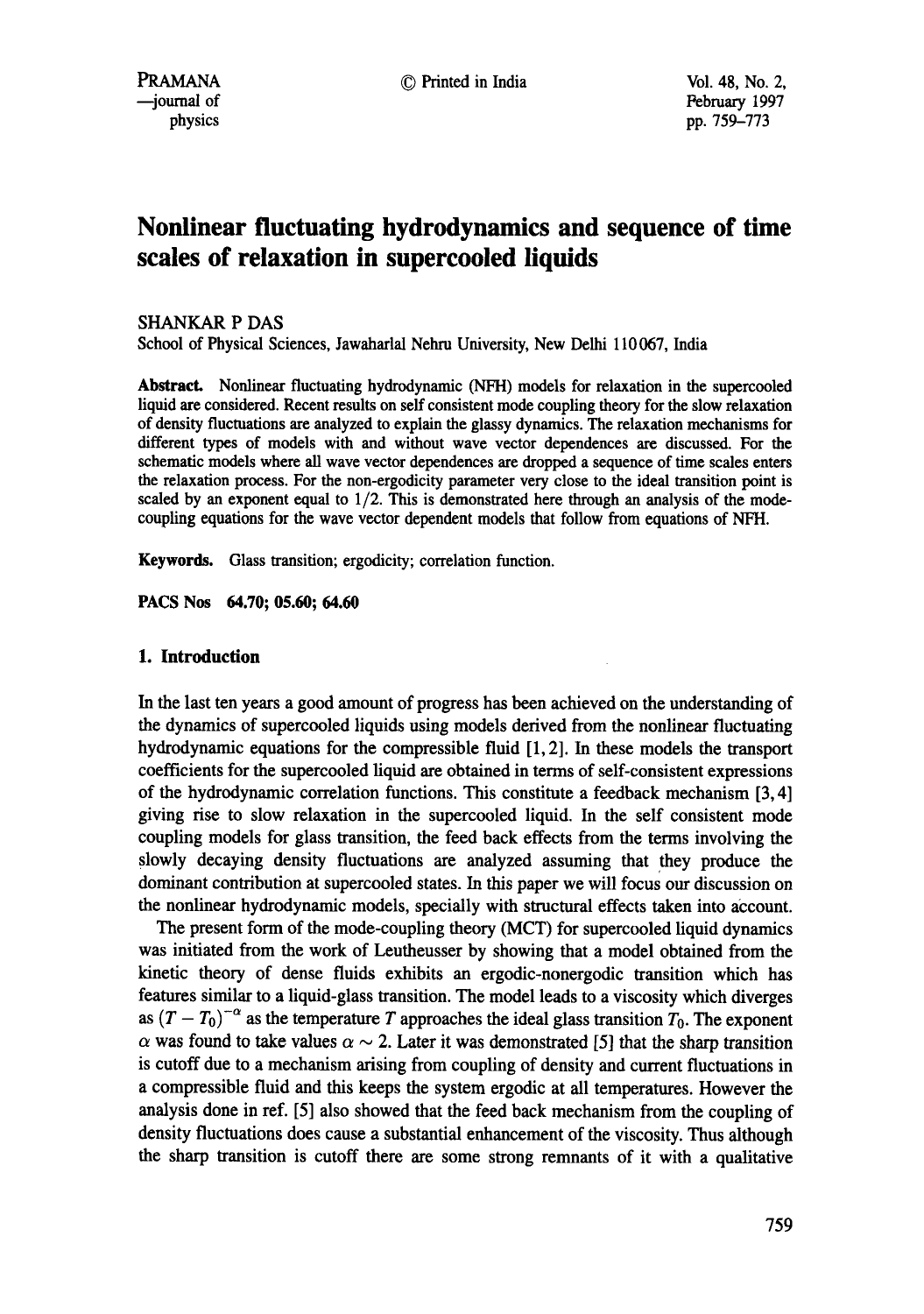change in the supercooled liquid dynamics around a temperature  $T_0$  higher than the usual glass transition temperature. Indeed such behavior was observed in a number of liquids [6, 7] termed as the fragile liquids. In a number of subsequent works [7] the cutoff mechanism responsible for ergodic behavior at the longest time scale in the supercooled liquid was simply ignored and the relaxation behavior around the point which involves a sharp transition from ergodic to non ergodic behavior was analyzed. The simplest example of this type is the Leutheusser model which consider a schematic form of the mode-coupling theory with all  $q$  dependence being dropped, but only the main characteristics of the dynamic instability being preserved. A sequence of time scales enter the relaxation process in the schematic model. However, when the full wave vector dependence in the models are taken into account, through a realistic static structure factor this aspect changes somewhat. We discuss these in the present work by presenting a simple analysis of the wave vector dependent model here.

We will divide the discussion mainly into two parts namely the idealized models with a sharp transition and the fully self-consistent model in which there is no sharp transition in the dynamic behavior of the liquid. In  $\S 2$  we first discuss the nonlinear fluctuating hydrodynamic equations for a compressible fluid with a simple choice of conserved densities as slow variables and discuss how the mode coupling model is obtained from these equations. In  $\S 3$ , we discuss the idealized model which has a dynamic instability giving rise to the so called glass transition and discuss the various time scales that enter the relaxation process. In the next section we discuss the fully self consistent model with the cutoff mechanism for restoring ergodicity and discuss some recent results regarding the nature of the kernel for the cutoff mechanism. We end the paper with a small discussion.

#### **2. Fluctuating hydrodynamics of compressible liquid**

In the present work we will consider the set of hydrodynamic variables [5] as the mass density  $\rho$ , the momentum density g, and the flow velocity v defined through the nonlinear constraint

$$
\mathbf{g} = \rho \mathbf{v}.\tag{1}
$$

The equations of motion for the hydrodynamic variables, are obtained using the well known Zwanzig-Mori [8] formalism and are valid for small and finite wavelengths. The equation for  $\rho$  is given by

$$
\frac{\partial \rho}{\partial t} = -\nabla \cdot \mathbf{g} \tag{2}
$$

and that for g is the generalized nonlinear Navier Stokes equation with thermal noise

$$
\frac{\partial g_i}{\partial t} = -\rho \nabla_i \frac{\delta F_u}{\delta \rho} - \sum_j \nabla_j (g_i v_j) - \sum_j \int dx' L_{ij} (x - x') \frac{\delta F}{\delta g_j(x')} + \Theta_i, \qquad (3)
$$

where  $F_u[\rho(x)]$  is the potential energy part of the effective Hamiltonian F defined [9] as

$$
F = \frac{1}{2} \int d^3x g^2(x) / \rho(x) + F_u.
$$
 (4)

*Pramana - J. Phys.,* **Vol. 48, No. 2, February 1997 (Part 1I)** 

**Special issue on "Nonlinearity & Chaos in the Physical Sciences"**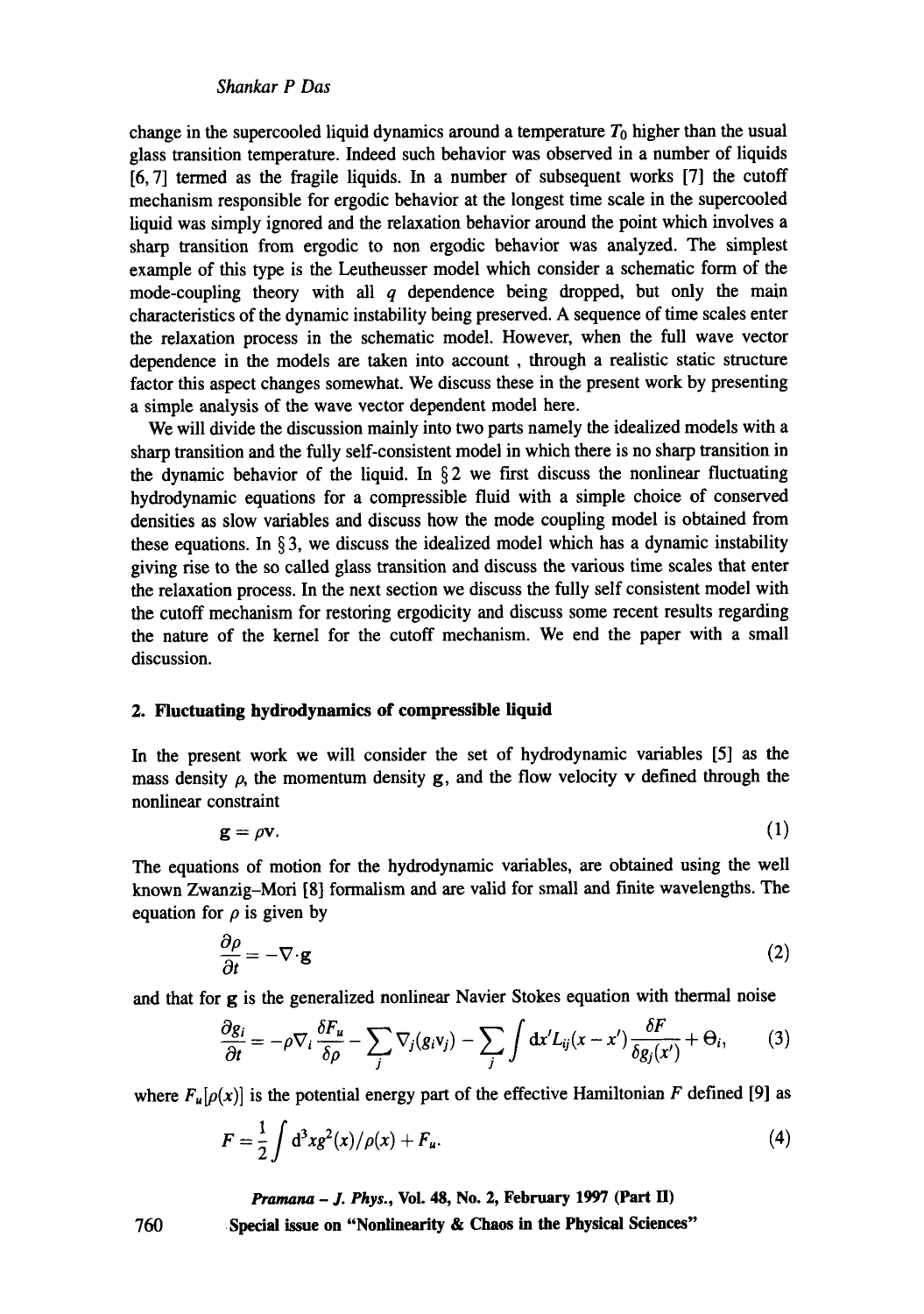Following the usual forms common in the density functional theories,  $F_u$  is taken as an expansion of an inhomogeneous equilibrium liquid

$$
(\beta m)F_u[\rho(x)] = \int dx \rho(x) \{ \ln[\rho(x)/\rho_0] - 1 \}, + F_{int}[\rho], \qquad (5)
$$

where the first term is the ideal gas entropy term and the interaction term  $F_{\text{int}}$  to lowest order can be obtained (up to a constant) as

$$
F_{\rm int}[\rho] = -\frac{1}{2m} \int d^3x d^3x' c^{(2)}(x-x') \delta\rho(x) \delta\rho(x')
$$
 (6)

with  $\delta \rho(x, t) = \rho(x, t) - \rho_0$  and  $\beta = 1/k_B T \cdot c(x)$  is the equilibrium two particle correlation function for the liquid. In an isotropic fluid the bare transport matrix  $L_{ii}(\mathbf{x})$  is related to the Gaussian noise  $\Theta_i$  through the fluctuation dissipation relation

$$
\langle \Theta_i(\mathbf{x},t)\Theta_j(\mathbf{x}',t')\rangle = 2k_B T L_{ij}(\mathbf{x})\delta(\mathbf{x}-\mathbf{x}')\delta(t-t').
$$
\n(7)

For an isotropic fluid the bare transport matrix  $L_{ij}(\mathbf{x})$  or its Fourier transform

$$
L_{ij}(q) = \int dx e^{iq \cdot x} L_{ij}(x)
$$
 (8)

can be expressed in terms of two independent transport coefficients given by

$$
L_{ij}(q) = q_i q_j \Gamma^0(q) + [q^2 \delta_{ij} - q_i q_j] \eta^0(q). \qquad (9)
$$

In the small wavenumber limit,  $\Gamma^0(q)$  and  $\eta^0(q)$  are the bare longitudinal and shear viscosities respectively. Since we will be applying these equations for finite wavelengths here, more generalized expressions for these quantities are obtained with the use of Enskog type models [10]. These reflect the short time properties referring to uncorrelated random collisions in the system.

In order to investigate the effects the nonlinearities in the hydrodynamic equations will have on the transport properties of the fluid, a field theory of the Martin-Siggia-Rose (MSR) [11] type was used in ref. [5]. The advantage of using the MSR field theory here is that the renormalized expressions for the various quantities are obtained in a self consistent manner in terms of the full correlation functions and is very useful in demonstrating the feedback mechanism that results in slow relaxation at supercooled densities. The field theoretic treatment of the problem is done following the techniques developed in the theories of dynamical critical point phenomena and for this the interested reader is referred to the papers cited under ref. [11]. For the analysis as applied to the theory of the compressible fluids see ref. [5, 12]. In the present discussion we give a very brief account of the steps used in obtaining the mode coupling models as applied for supercooled liquids. The fully renormalized theory of the hydrodynamic correlation functions are obtained in terms of the self energy matrix  $\Sigma$  defined through the Dyson equation

$$
G^{-1}(\mathbf{q},\omega) = G_0^{-1}(\mathbf{q},\omega) - \Sigma(\mathbf{q},\omega), \qquad (10)
$$

where  $G_0$  refers to the matrix of correlation functions obtained from the equations of linearizod hydrodynamics. The main quantity of interest here is the density auto

> *Pramana - J. Phys., Vol. 48, No. 2, February 1997 (Part II)* **Special issue on "Nonlinearity & Chaos in the Physical Sciences"** 761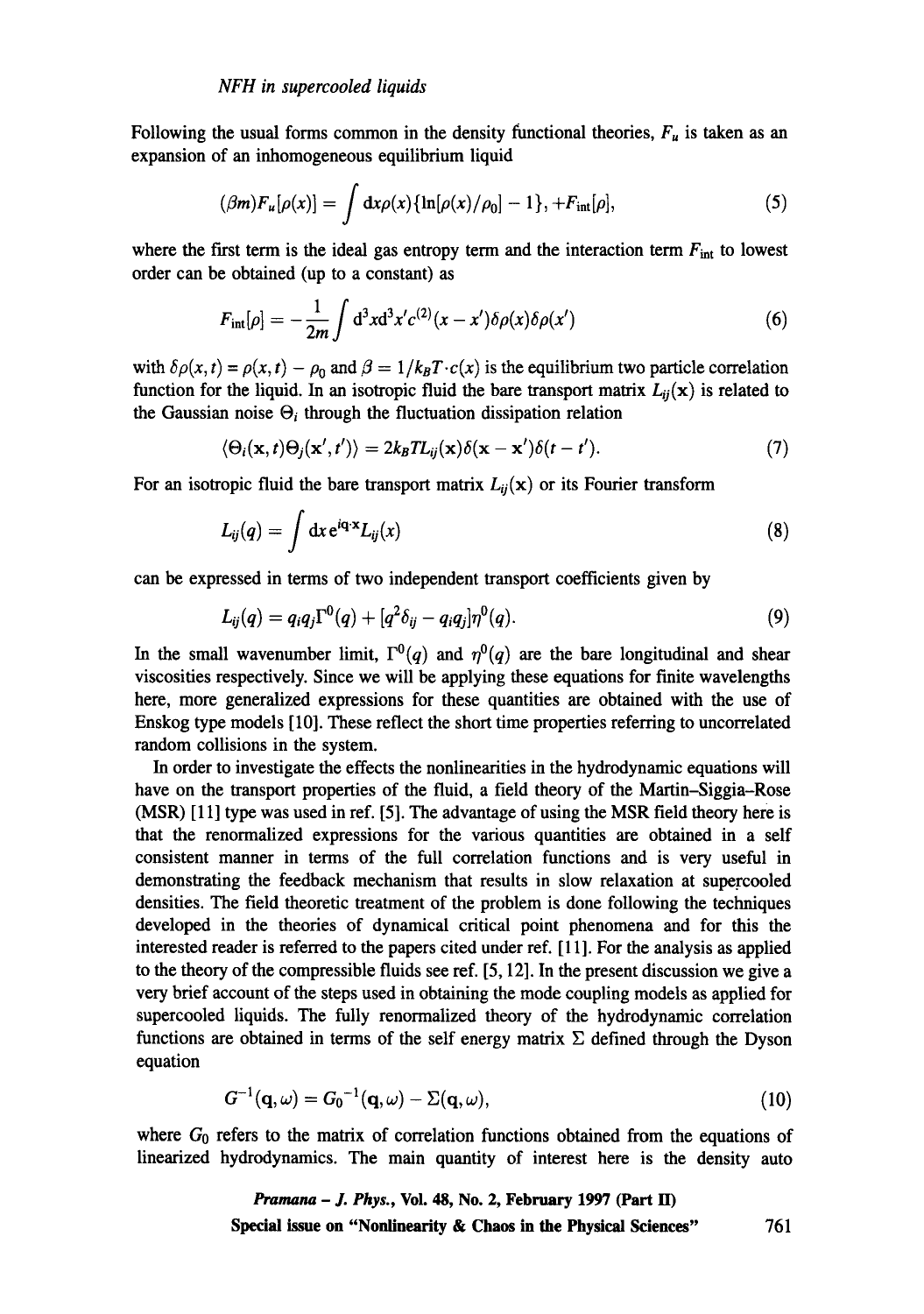correlation function whose Fourier transform is defined as

$$
G_{\rho\rho}(q,t) = \int d(\mathbf{x} - \mathbf{x}') e^{i\mathbf{q}\cdot(\mathbf{x} - \mathbf{x}')} \langle \delta\rho(\mathbf{x},t) \delta\rho(\mathbf{x}',0) \rangle, \qquad (11)
$$

where the angular bracket refers to the average over the stationary states. In ref. [5] the following form for the Fourier-Laplace transform of  $G_{\rho\rho}(\mathbf{x}, t)$  normalized with respect to its equal time value is obtained in the small q and  $\omega$  limit

$$
\phi(q,z) = \frac{z + iD_{L}^{R}(q,z)}{z^{2} - \Omega_{q}^{2} + iD_{L}^{R}(q,z)[z + i\gamma(q,z)]}.
$$
\n(12)

Here  $\Omega_{a}^{2} = q^{2}(\beta mS(q))$ <sup>-1</sup> and  $D_{L}^{R}(q, z)$  is the renormalized longitudinal viscosity. The Laplace transform of  $\phi(t)$  is defined as

$$
\phi(z) = (-i) \int_0^\infty dt \, e^{izt} \phi(t), \quad \text{Im}(z) > 0. \tag{13}
$$

Similarly the Laplace transform for the transverse current fluctuation (normalized with respect to its equal time value) is given by

$$
\phi^T(q,z) = \frac{1}{z + i\eta^R(q,z)},\tag{14}
$$

where  $\eta^R(q, z)$  is the renormalized shear viscosity. In the formulation of the MSR type field theory the renormalized memory kernels on the R.H.S of (12) and (14) have the mode coupling contributions at the one loop level respectively given by

$$
D_L^{mc}(q,t) = \lambda_0 \int \frac{d\mathbf{k}}{(2\pi)^3} \left[ \{\hat{q} \cdot \mathbf{k}\} c(k) + \{\hat{q} \cdot (\mathbf{q} - \mathbf{k})\} c(|\mathbf{q} - \mathbf{k}|) \right]^2
$$
  
 
$$
\times G_{\rho\rho}(\mathbf{q} - \mathbf{k}, t) G_{\rho\rho}(\mathbf{k}, t)
$$
 (15)

and

762

$$
\eta^{mc}(q,t) = \lambda_0 \int \frac{\mathrm{d}\mathbf{k}}{(2\pi)^3} \left[c(k) - c(\mathbf{q} - \mathbf{k})\right]^2 k^2 (1 - u^2) G_{\rho\rho}(\mathbf{q} - \mathbf{k}, t) G_{\rho\rho}(\mathbf{k}, t),
$$
\n(16)

where  $\lambda_0 = (2\beta m^4 \rho_0)^{-1}$  and  $u = \hat{q} \cdot \hat{k}$  while  $\hat{q}$  is the unit vector along the direction of q. The quantity  $\gamma(q, z)$  in the R.H.S of (12) arises from the coupling between the density fluctuations and current fluctuations in a compressible fluid. In the asymptotic limit when the viscosity become large due to the feedback coming from mode coupling contributions, the density autocorrelation function given by (12) develops a pole at

$$
z + i\gamma(q, z) = 0. \tag{17}
$$

Thus ergodicity is restored over a time scale of  $1/\gamma(0, 0)$ , representing the longest time scale in the relaxation of the density correlation function. However, in the simple model where all the nonhydrodynamic corrections coming from time scales of the order of  $q<sup>2</sup>$ 

## *Pramana - J. Phys.,* **Vol. 48, No. 2, February 1997 (Part II) Special issue on "Nonlinearity & Chaos in the Physical Sciences"**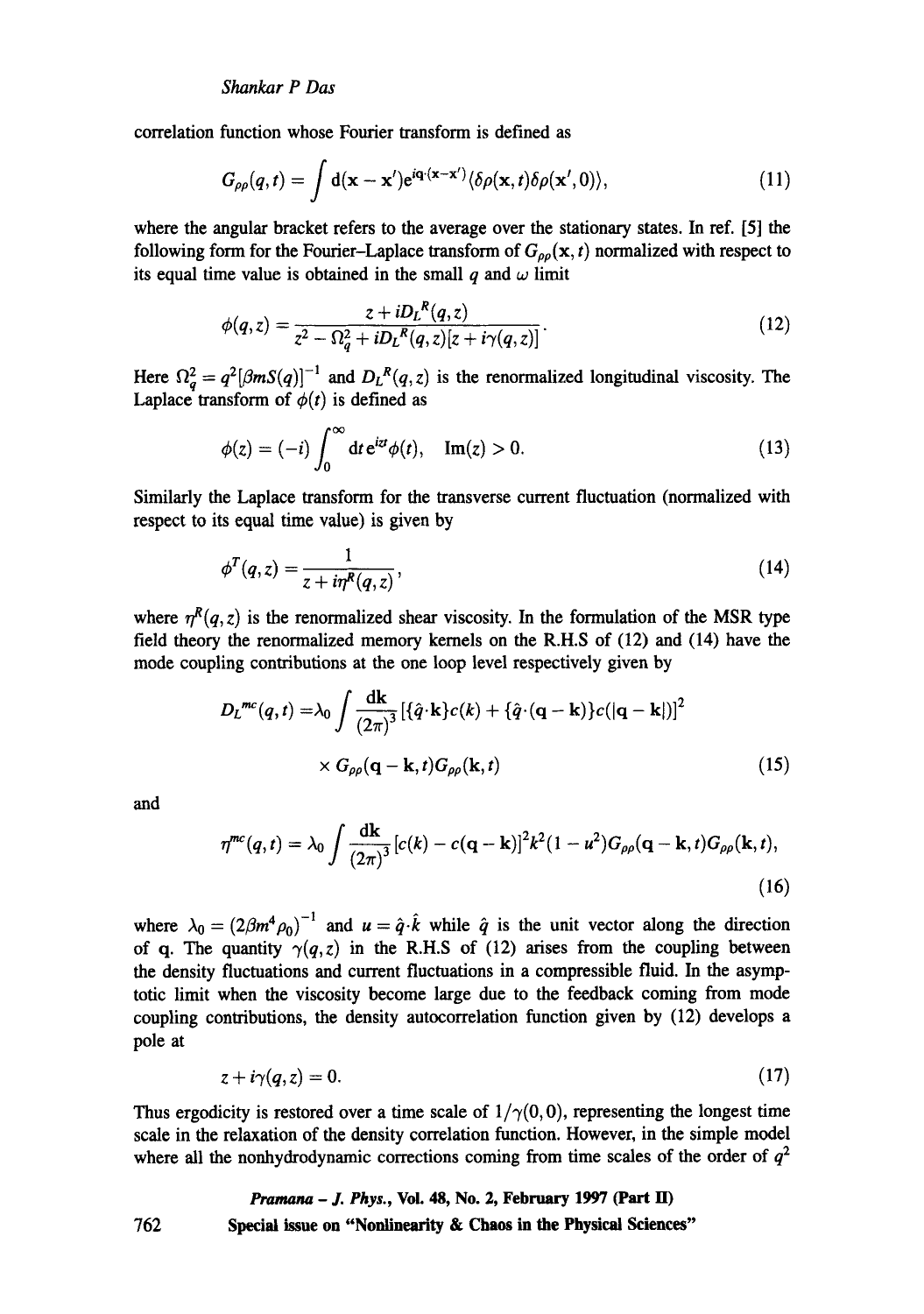## *NFH in supercooled liquids*

are ignored the simplified model has a dynamic instability similar to the liquid-glass transition. In the next section we will consider this model first to demonstrate the several relaxation processes that can be included in the context of mode coupling theory and the consequences of a proper wave vector dependence in the theory.

#### **3. Effects of the feedback mechanism and sequence of time scales of relaxation**

#### *3.1 Schematic models without wavevector dependence*

In this section we consider the simple model with the sharp instability showing a transition to an ideal glassy phase. In this regard several different types of models have been investigated. First we consider the schematic models where all the wave vector dependences in the mode coupling kernels for transport coefficients are dropped and the density autocorrelation function  $\phi(z)$  following (12) is given by the functional equation

$$
\frac{-\Omega_0^2 \phi(z)}{1 - z\phi(z)} = z + iD_L(z),\tag{18}
$$

where  $\Omega_0$  is a microscopic frequency. In the schematic models the renormalized expression for the viscosity  $D<sub>L</sub>(z)$  is obtained as

$$
D_L(z) = D_L^0 + \Omega_0^2 \int_0^\infty dt \, \mathrm{e}^{izt} H[\phi(t)], \qquad (19)
$$

where  $D_L^0$  is the bare viscosity governing the microscopic dynamics. In studying the feedback mechanism for slow relaxation in the supercooled liquid the memory kernel  $H$ is expressed as a functional of the density correlation function  $\phi(t)$  [7, 13] given by

$$
H[\phi(t)] = \sum_{n=1}^{N} c_n \phi^n(t).
$$
 (20)

In the model considered by Leutheusser  $H[\phi] = c_2\phi^2$ . The more general model with  $c_1 = 0$  was first introduced in ref. [1]. The importance of the linear term was first pointed out by Goetze [14]. In the above expressions for the memory kernel all wave vector dependences are assumed to be weak and are suppressed. The basic assumption in the analysis of the equation (18) is that depending on the the kernel  $H[\phi]$  i.e. the coefficients  $c_n$ s there is a time range over which  $\phi(t)$  is approximately time independent following the form

$$
\phi(t) = f + (1 - f)\phi_{\nu}(t),\tag{21}
$$

where f is the value of  $\phi(t)$  in some metastable state which is yet to be specified. For time scales where the inequality  $|z\phi_{\nu}(z)| \ll 1$  is valid, we obtain to leading order from equation (18)

$$
\frac{\Delta_0}{z} + \Delta_1 \phi_\nu(z) - (1 - f)H'(f)z\phi_\nu^2(z) + \frac{(1 - f)^2}{2}H''(f)L_z[\phi_\nu^2(t)] = 0 \quad (22)
$$

*Pramana - J. Phys.,* **Vol. 48, No. 2, February 1997 (Part ID** 

**Special issue on "Nonlinearity & Chaos in the Physical Sciences"** 763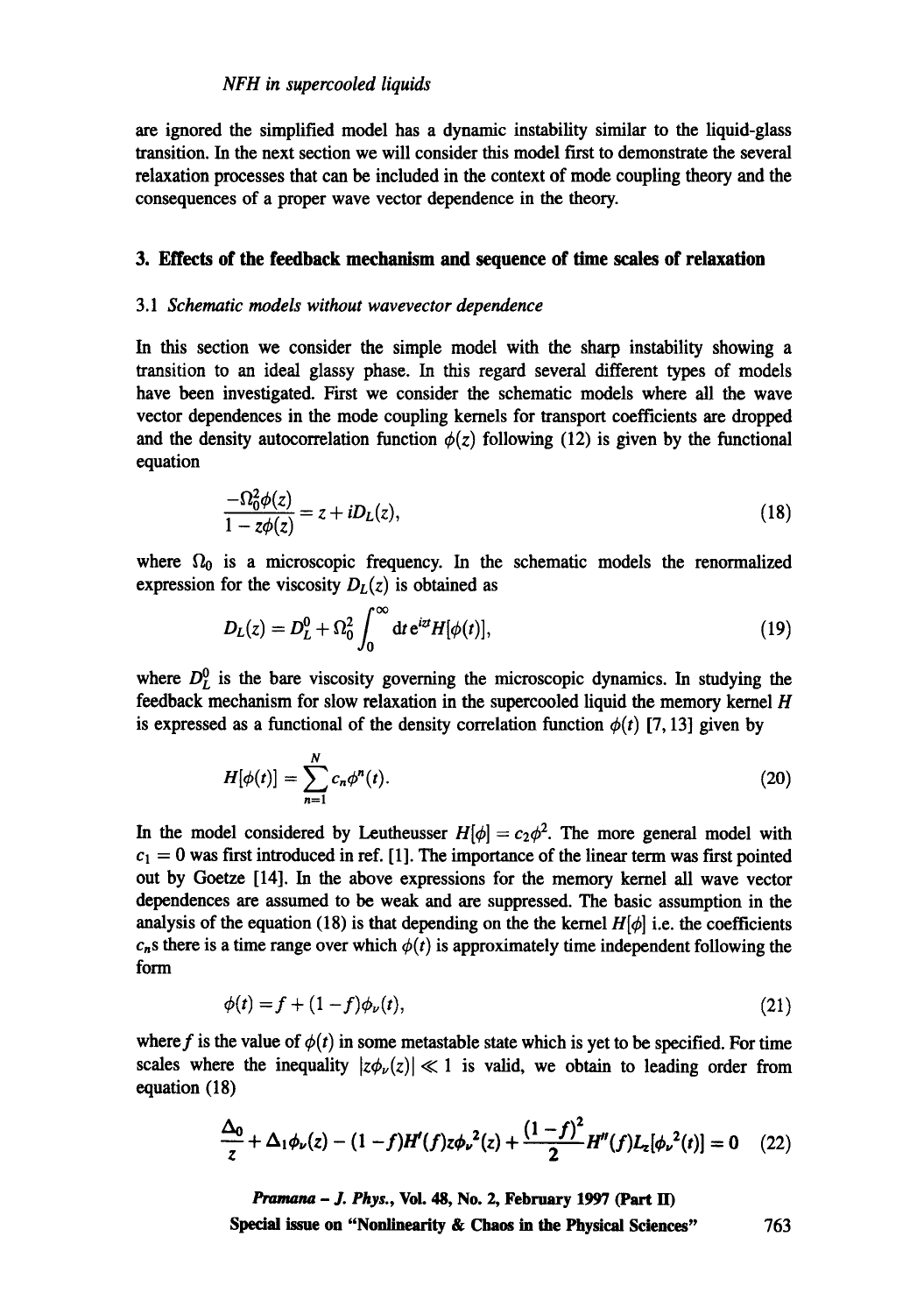with

$$
\Delta_0 = H(f) - \frac{f}{1 - f},
$$
  
\n
$$
\Delta_1 = \frac{\partial}{\partial f}[(1 - f)H(f) - f].
$$
\n(23)

We have used the notation  $H''(f) = (\partial^2 H(f))/\partial f^2$  etc. and  $L_z$  stands for the Laplace transform of the function in the argument as defined in equation (13) with variable z. An ideal metastable state is obtained when both  $\Delta_0$  and  $\Delta_1$  are zero giving a solution for the decaying function  $\phi_{\nu}(t)$ . We can determine f by setting  $\Delta_1 = 0$ . This is obtained for

$$
H(f) + 1 = \frac{C}{(1 - f)},
$$
\n(24)

with C is a constant not depending on f. At this condition  $\Delta_0 = (C - 1)/(1 - f)$ . An ideal state is obtained when for a given set of  $c_n$  we have  $\Delta_0(c_n) = 0$ . Thus the ideal transition takes place with for  $C = 1$  giving  $\Delta_0 = 0$ . For the Leutheusser model we obtain that  $f = 1/2$  and  $c_2$  has a critical value of  $c_2^* = 4$ . For the model by Goetze [14] we have linear term in the kernel, i.e.

$$
H[\phi] = c_1 \phi + c_2 \phi^2, \tag{25}
$$

with a line of critical values satisfying

$$
c_1^* = 2\sqrt{c_2^*} - c_2^*.\tag{26}
$$

For higher order models there are critical surfaces. Note that with  $\Delta_1 = 0$  the equation (22) can be written as

$$
\frac{\Delta_0}{z} - \frac{C}{(1-f)} z \phi_\nu^2(z) + \frac{(1-f)^2}{2} H''(f) L_z[\phi_\nu^2(t)] = 0.
$$
 (27)

For the high frequency region where the term proportional to  $\Delta_0$  can be neglected i.e.

$$
(|\Delta_0|)^{1/2} \ll |z\phi_\nu(z)| \tag{28}
$$

the above equation reduces to the simple form,

$$
z\phi_{\nu}^{2}(z) - \lambda L[\phi_{\nu}^{2}(t)] = 0
$$
\n(29)

with  $\lambda = ((1 - f)^3 / 2C) H''(f)$ . This equation is satisfied by the function

$$
\phi_{\nu}(t) = A(t\Omega_0)^{-a}.\tag{30}
$$

The exponent a is given in terms of the parameter  $\lambda$  by the equation

$$
\frac{\Gamma^2(1-a)}{\Gamma(1-2a)} = \lambda,\tag{31}
$$

where  $\Gamma$  is the gamma function. The inequality (28) and the solution (30) obviously holds in the time region

$$
\Omega_0^{-1} \ll t \ll \tau_a \equiv |\Delta_0|^{-1/2a}.\tag{32}
$$

*Pramana - J. Phys.,* **Vol. 48, No. 2, February 1997 (Part II)** 

764 **Special issue on "Nonlinearity & Chaos in the Physical Sciences"**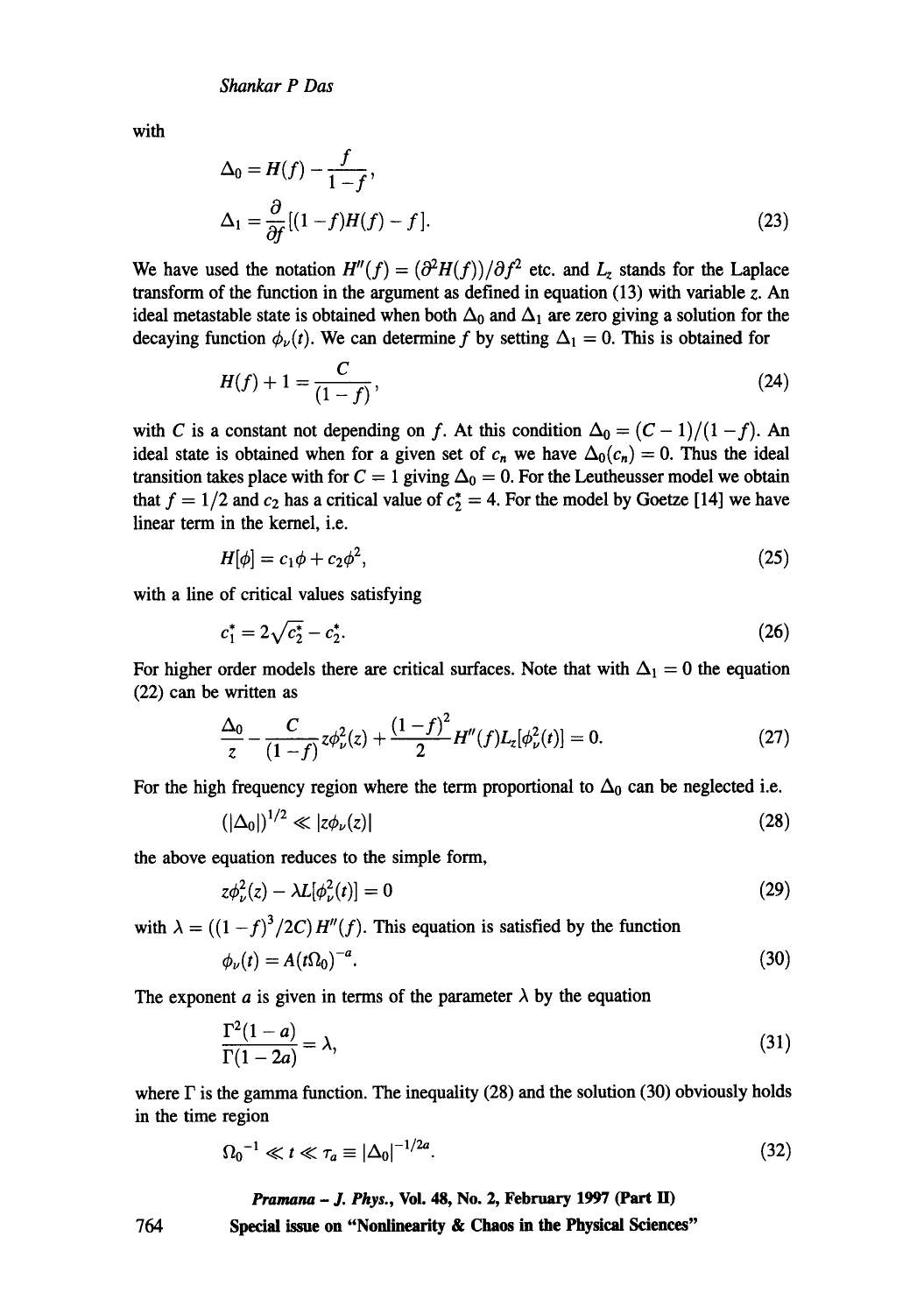The time scale  $\tau_a$  diverges at the ideal transition point i.e.  $\Delta_0 = 0$ . Therefore  $\phi(t)$  decays algebraically towards the metastable value f. For  $\Delta_0 \neq 0$  i.e. points away from the transition the dynamics is quite different for the cases  $\Delta_0 > 0$  and  $\Delta_0 < 0$ . For  $\Delta_0 > 0$ , equation (27) has the solution  $\phi_{\nu}(z) \sim \Delta_0^{1/2}/z$  as  $z \to 0$  and

$$
f = f_0 + c(\Delta_0)^{1/2} + O(\Delta_0), \tag{33}
$$

where  $f_0$  is the value of f at the ideal transition point and c is a constant. For  $\Delta_0 < 0$  we have from equation (27) a solution for  $\phi_{\nu}(z)$  which is more singular that  $1/z$  as  $z \to 0$  and has the following form in the time regime

$$
\phi_{\nu}(t) = -B(t/\tau_{\alpha})^{b},\tag{34}
$$

where  $B$  is a positive constant. Similar to  $a$  in (30),  $b$  satisfies the equation

$$
\frac{\Gamma^2(1+b)}{\Gamma(1+2b)} = \lambda.
$$
\n(35)

Equation (34) is referred to as the von-Schweidler relaxation law. However this relaxation eventually violates the inequality  $|z\phi_{\nu}(z)| \ll 1$  and this decay mechanism is valid in the region

$$
\tau_a \ll t \ll \tau_\alpha, \tag{36}
$$

where  $\tau_{\alpha}$  is given by

$$
\tau_{\alpha} = |\Delta_0|^{-(1/2a + 1/2b)}.\tag{37}
$$

For  $t \geq \tau_{\alpha}$ , the system enters into the  $\alpha$  relaxation regime. In these regime a fully analytic solution of the mode coupling equations is still not available. Numerical solution for a set of parameters [13] has shown that the solution is well fit by a stretched exponential

$$
\phi(t) = f e^{-(t/\tau_{\alpha})^p}.\tag{38}
$$

The final decay of the correlation function takes place over the time scale, given by  $1/\gamma$ . We show in figure 1 the sequence of times scales that enter the relaxation process in the mode coupling models that uses the schematic forms for the memory kernel in terms of the density correlation function.

## *3.2 Effects of including proper structure factor*

In this case we consider the set of equations (for different  $q$  values),

$$
\frac{-\Omega_q^2 \phi(q,z)}{1 - z\phi(q,z)} = z + iD_L(q,z),\tag{39}
$$

where the memory kernel representing the transport behavior is given by

$$
D_L(q, z) = D_L^0(q) + \Omega_0^2 \int_0^\infty dt \, e^{izt} H_q[\phi(q, t)], \tag{40}
$$

*Pramana - J. Phys.,* **Vol. 48, No. 2, February 1997 (Part ID Special issue on "Nonlinearity & Chaos in the Physical Sciences"**  765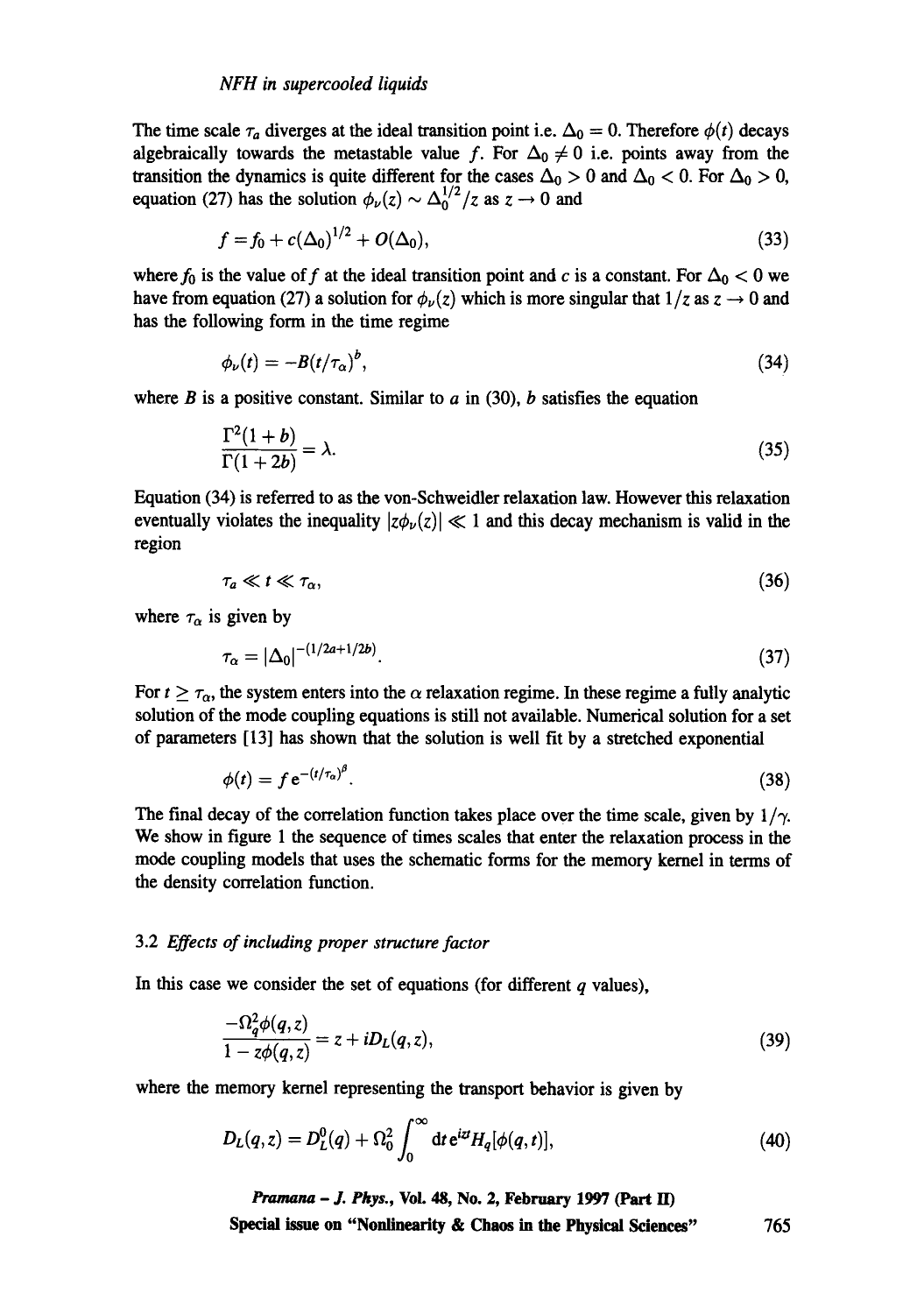

Figure 1. Schematic plot of the sequence of time scales in the relaxation predicted by MCT; (a) power-law decay  $t^{-\alpha}$ , (b) von Schweidler relaxation  $-Bt^b$ , (c) primary relaxation  $e^{-(t/\tau)^{\beta}}$ , (d) exponential relaxation  $e^{-\gamma t}$ .

where  $D_{L}^{0}(q)$  is the bare viscosity [15] governing the microscopic dynamics over length scale corresponding to wave vector q. The function  $H_q[\phi]$  now depends on all the values of  $\phi$  at different q values. In general we can have the kernel in the form

$$
H_q[\phi(t)] = \sum_{k_1} V^{(1)}(q, k_1) \phi(k_1, t) + \sum_{k_1, k_2} V^{(2)}(q, k_1, k_2) \phi(k_1, t) \phi(k_2, t)
$$
  
+ 
$$
\sum_{k_1, k_2, k_3} V^{(3)}(q, k_1, k_2, k_3) \phi(k_1, t) \phi(k_2, t) \phi(k_3, t) + \cdots
$$
 (41)

In the model obtained using the nonlinear fluctuating hydrodynamics described in equation (15)  $V^{(1)}$  happens to be zero. Subsequently, Kim [16] has considered models of fluctuating hydrodynamics that obtains a term in the kernel linearly proportional to the density correlation function. We look for a solution of the above equations in the form

$$
\phi(q,t) = f_q + (1 - f_q)\phi_\nu(q,t). \tag{42}
$$

If  $f_q$  happens to be a nonzero set of values beyond a certain density then this corresponds to an ideal non ergodic state where the density correlation function decays to a finite value instead of decaying to zero. Following an analysis similar to what is described in the previous section for the schematic model, we obtain an equation

$$
\frac{\Delta_0^q}{z} \left[ \sum_k (1 - f_k) \frac{\partial H_q}{\partial f_k} \phi_\nu(k, z) - (H_q(f) + 1) \phi_\nu(q, z) \right]
$$
\n
$$
+ \frac{1}{2} \sum_{k, k'} (1 - f_k)(1 - f_{k'}) L_z[\phi_\nu(k, t) \phi_\nu(k', t)] \frac{\partial^2 H_q}{\partial f_k \partial f_{k'}} - \frac{C_q}{1 - f_q} z \phi_\nu^2(z) = 0
$$
\n(43)

*with* 

$$
\Delta_0^q = H_q(f) - \frac{f_q}{1 - f_q} \,. \tag{44}
$$

*Pramana - J. Phys.,* **Vol. 48, No. 2, February 1997 (Part II)** 

**Special issue on "Nonlinearity & Chaos in the Physical Sciences"**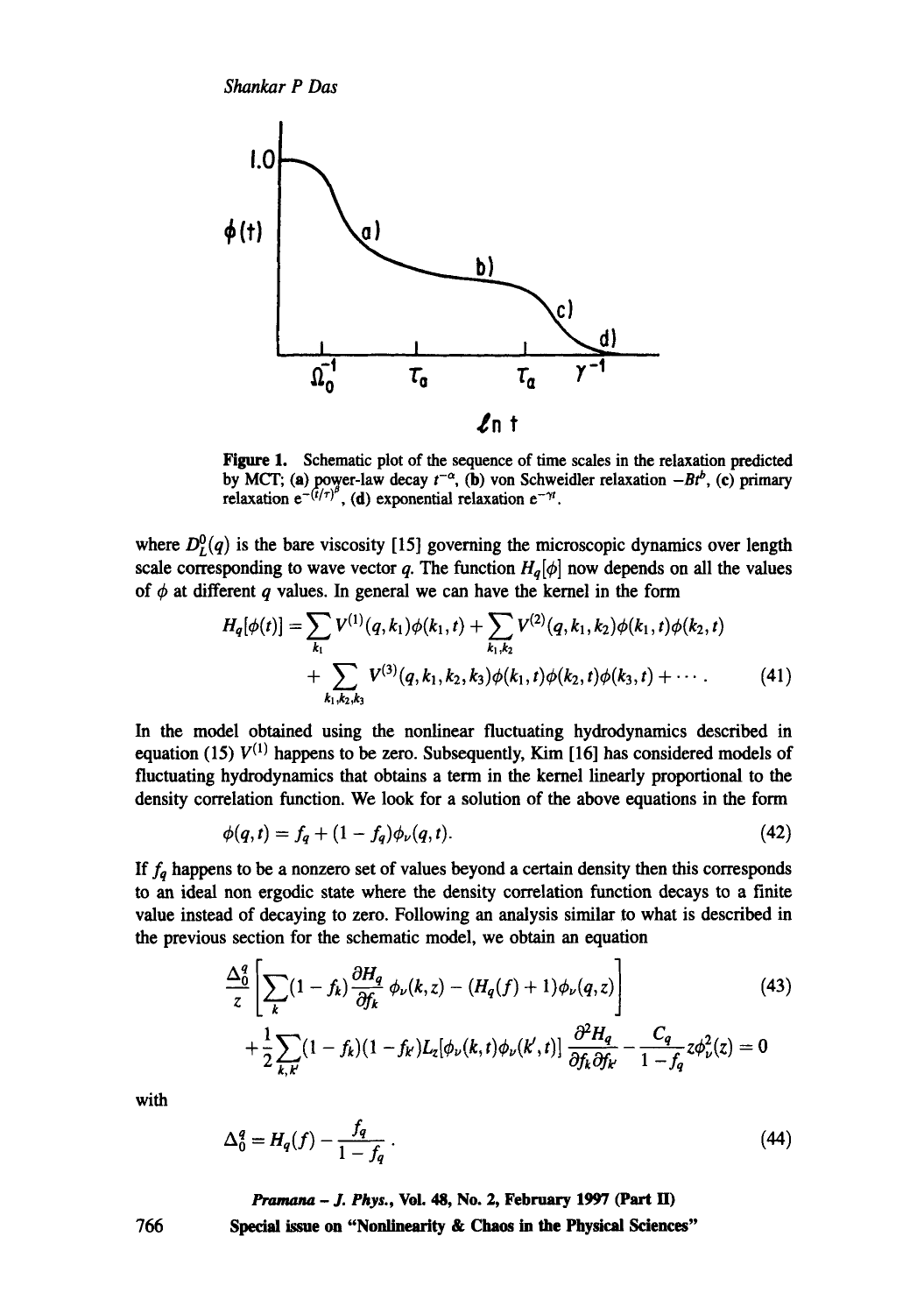

**Figure 2.** The long time limit of the density correlation function  $f_q$ , computed from the simple model at the density  $n^* = 0.99$ .

As in the other case here also we determine the  $f_q$ 's by choosing the term linear in  $\phi_\nu$  to be vanishing. This gives rise to the condition that

$$
H_q + 1 = \frac{C_q}{1 - f_q} \,, \tag{45}
$$

where  $C_q$  are constants. Consequently, with this choice we can write

$$
\Delta_0^q = \frac{C_q}{1 - f} \,. \tag{46}
$$

For the ideal transition point one has the condition  $\Delta_0^q = 0$  i.e.  $C_q = 1$ . Thus we obtain the following condition for  $f_q$ 's,

$$
f_q = \frac{H_q}{H_q + 1} \tag{47}
$$

In figure 2 we show the solution for  $f_q$  that is obtained using the model described by the kernel in equation (15). For the density  $n^* \equiv n\sigma^3$  below 0.99  $f_a$ s' all are zero showing that the dynamic instability signifying transition to the nonergodic phase takes place at this density. In obtaining this equation we get the static structure factor or the direct correlation function that appear in the mode coupling integrals using the Percus Yevick (PY) solution [10] for the hard sphere system. For the points away from the transition we see that with  $\Delta_0^2 > 0$  the function  $\phi_{\nu}(q, z) \sim (\Delta_0^2)^{1/2}/z$ . Thus the nonergodicity parameter giving the strength of the *1/z* pole in the density correlation function has the behavior

$$
f_q = f_q^0 + c_q \epsilon^{1/2} + O(\epsilon),\tag{48}
$$

*Pramana- J. Phys.,* Vol. 48, No. 2, February 1997 (Part E0 Special issue on "Nonlinearity **& Chaos in the Physical Sciences"** 767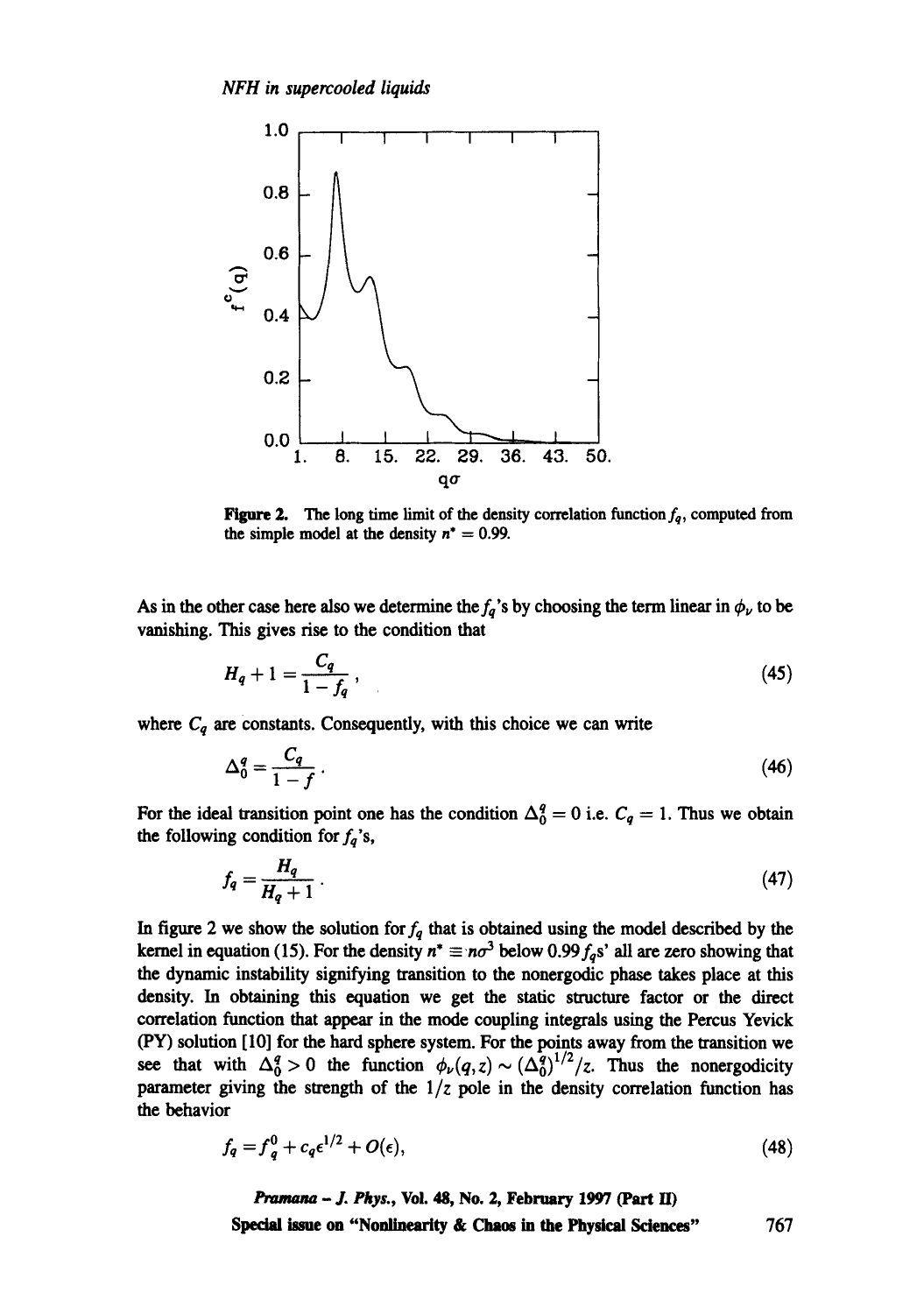

**Figure 3.** The nonergodicity parameter  $[f_q - f_q^0]$  vs.  $\epsilon$  for (a)  $q\sigma = 4.00$ ; (b)  $q\sigma =$ 7.16. The dashed line is for the exponent  $\frac{1}{2}$  and the solid line for a q dependent exponent.

where  $\epsilon$  denotes the distance from the ideal transition point. Such a behavior was also found by numerical solution of the integral equations (47) giving  $f_q$ 's. In figures 3(a) and 3(b) we show the fit for a power law with exponent 1/2 (dashed line) and a wave vector dependent exponent (solid line) for two different values of the wave vector  $q\sigma = 4.00$  and 7.16 respectively. For distances (in temperature or density) from the transition which are very small the square root law seems to work but for large  $\epsilon$  this seems to break down. This square root law with the non ergodicity parameter is indeed seen in a polymeric liquid [17] where the transition point is found to be  $T_0 = 216$  K, about 35 K above the phenomenological glass transition point. This observation has been viewed as important

> *Pramana - J. Phys.,* Voi. 48, No. 2, February 1997 (Part lI) Special issue on "Nonlinearity **& Chaos in the Physical Sciences"**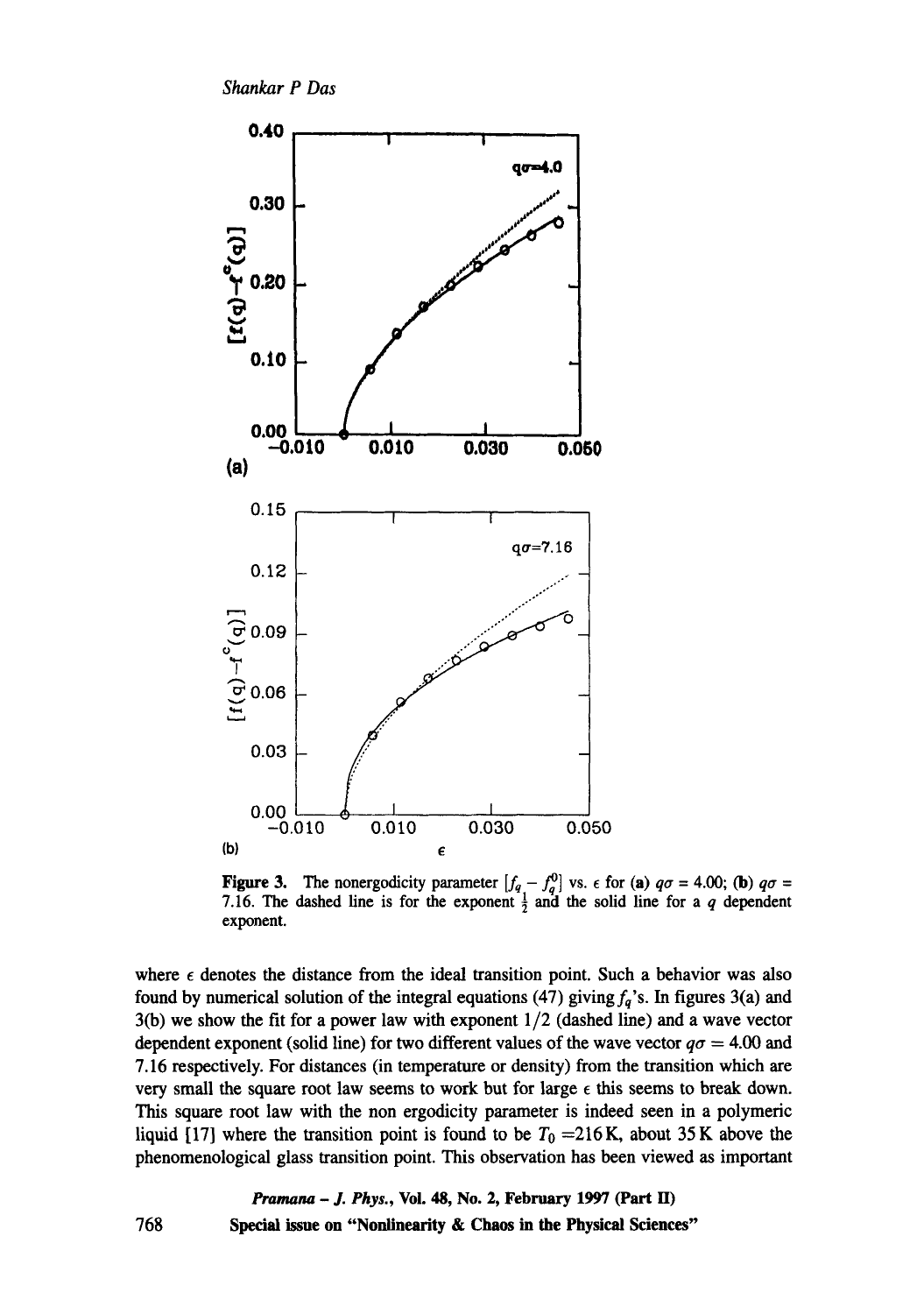evidence in favor of mode coupling theory. The important implication is that above  $T_g$ there exists a specific temperature  $T_0$ , above and below which the dynamics are quite different. However for the other side of the transition the exponents of relaxation are dependent on the wave vector  $q$  and this was investigated in ref. [18] from numerical solution of the mode coupling equations.

## **4. The self-consistent model with the ergodicity restoring mechanism**

If the quantity  $\gamma(q, z)$  is maintained then the system shows ergodicity over long time scales. In ref. [5] it was demonstrated that the quantity  $\gamma(q, z)$  can be obtained in terms of the hydrodynamic correlation functions by analyzing the self energy matrix element  $\Sigma_{\varphi,\varphi}$ introduced in (10) in the form

$$
\gamma(q,t) = \int \frac{\mathrm{d}\mathbf{k}}{\rho_0^2 (2\pi)^3} \left( [u_1^2 G_{gg}^{\mathrm{L}}(\mathbf{q}-\mathbf{k},t) + (1-u_1^2) G_{gg}^{\mathrm{T}}(\mathbf{q}-\mathbf{k},t) \right) G_{\rho\rho}(\mathbf{k},t)
$$

$$
+ u u_1 G_{gg}(\mathbf{k},t) G_{gg}(\mathbf{q}-\mathbf{k},t) \tag{49}
$$

with definition  $u \equiv \hat{k} \cdot \hat{q}$  and  $u_1 = \hat{q}(q-k)/|q-k|$  and the superscripts L and T respectively refer to longitudinal and transverse parts of the corresponding quantities in the isotropic fluid. This self consistent expression for  $\gamma$  was also used [12] for obtaining a close set of functional equations for the density and current correlation functions. The time scales of relaxation that followed from numerical solution of these equations demonstrated good agreement with computer simulation results [19]. Indeed if  $\gamma$  would self-consistently reduce to very small values, the supercooled dynamics is pushed to very long times. Hence the exact form of the kernel  $\gamma(q, z)$  representing the cutoff mechanism for eliminating the glass transition singularity is important. In ref. [12] this issue was considered through a self-consistent solution of (39) and (49). In figure 4 we show the behavior of the static longitudinal viscosity  $D_L(0, 0) = \overline{\Gamma}$  with the reduced density in a hard sphere system. Initially the viscosity shows a power law increase (with exponent close to 2) but for higher densities the sharp transition is cutoff. This work demonstrated that the relaxation time increases by two to three orders of magnitude showing a change in the dynamics but it did not give rise to any diverging time scales around this mode coupling singularity.

The question regarding the behavior of the quantity  $\gamma$  i.e. how small it can be pushed to produce extremely slow relaxation has also been investigated. This is done by using a lower cutoff time in the computation of the mode coupling effects. The argument for this cutoff time is as follows: the mode coupling contribution to the memory function computes effects due to correlated collisions or cooperative dynamics in the supercooled liquid. The long time and short time contributions to the viscosity can be separated according to

$$
D_{\rm L}^{mc}(q,z) = \int_0^{t_0} dt \, \mathrm{e}^{izt} D_{\rm L}^{mc}(q,t) + \int_{t_0}^{\infty} dt \, \mathrm{e}^{izt} D_{\rm L}^{mc}(q,t), \tag{50}
$$

where the time  $t_0$  sets the scale beyond which cooperative dynamics is effective. The first integral on the right side of (50) represents short time dynamics and is taken into account

> *Pramana - J. Phys.,* **Voi. 48, No. 2, February 1997 (Part lI) Spedal issue on "Nonlinearity & Chaos in the Physical Sciences"** 769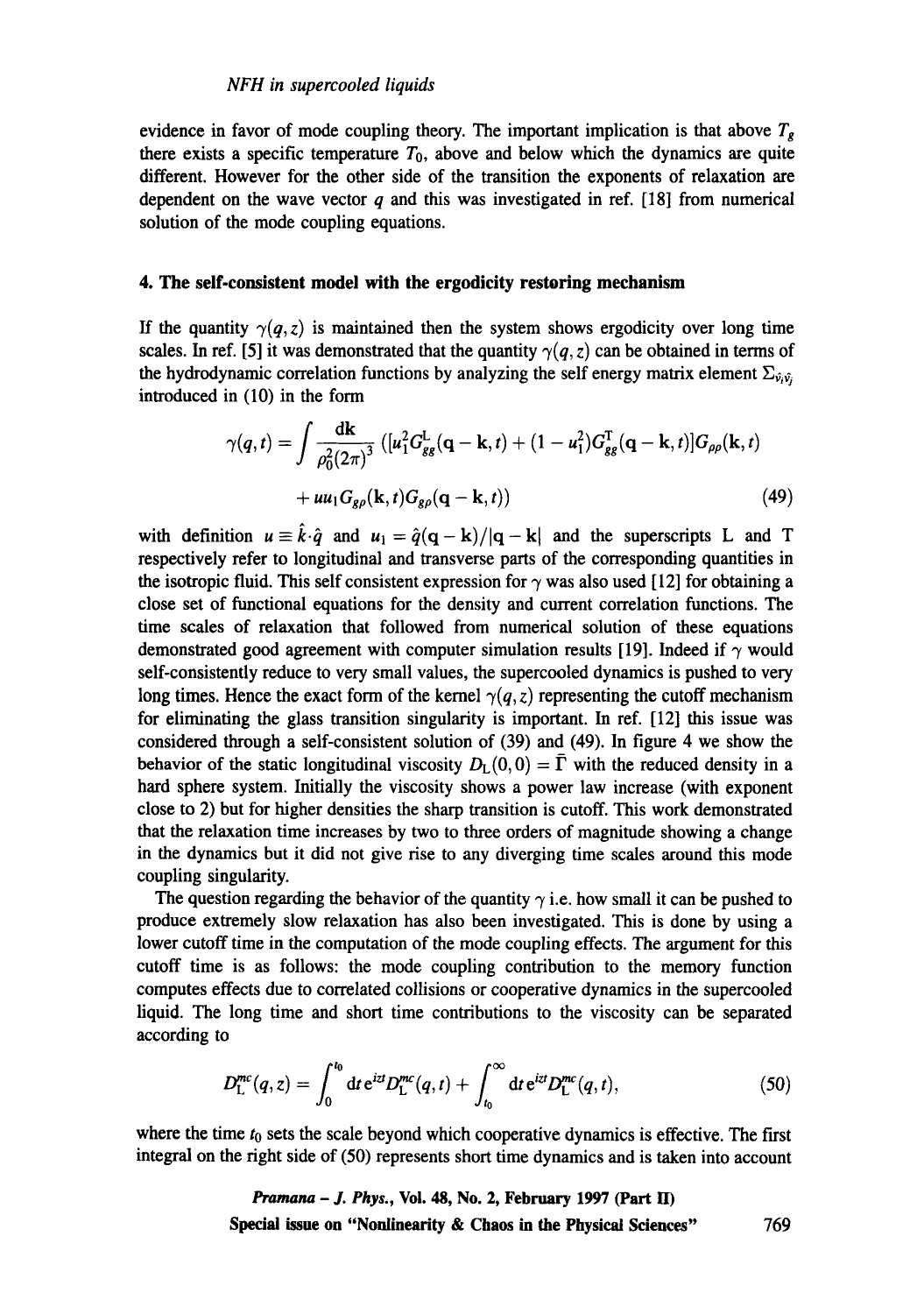*Shankar P Das* 



Figure 4. Square root of the inverse of the normalized longitudinal viscosity  $\bar{\Gamma}$  vs. density. The dashed line shows the power law fit for intermediate densities.

through the bare transport coefficients. The mode coupling contribution to the viscosity is to a good approximation given by approximating it by the second integral in (50) and ignoring the first one since the bare transport coefficient already takes short time dynamics into account. For supercooled densities the same cutoff time is included in the expression for the kernel  $\gamma$  [20, 13]. The cutoff time  $t_0$  in the theory can be estimated by fitting the value of the integrand with the computer simulation results on transport coefficients [15, 21]. For a hard sphere system good agreement with simulation data near freezing densities were obtained with  $t_0 = 10t_E$  where  $t_E$  is the Enskog time [22] referring to the time scale for short time dynamics for the hard sphere liquid. For supercooled densities however, the mode coupling contribution to the viscosity is not very sensitive to  $t_0$ , but  $\gamma$  does get influenced by the cutoff time. In a number of recent works [23] the experimental data for relaxation in supercooled systems has been used to obtain an estimation of the cutoff function. In this respect the computation of the cutoff function from a fully self-consistent approach is relevant. It has been observed that even if the short time part of the dynamics is excluded from the mode coupling contribution through  $t<sub>0</sub>$ , the self-consistent calculation does not produce any drastic change in the relaxation time as is seen in the strong liquids. In a number of recent works [23] the cutoff mechanism, smoothing off the ideal glass transition in the framework of mode coupling theory, has been incorporated with the use of experimental data. The strength of the cutoff function is estimated there through an analysis of the data. In ref. [16] Kim investigated the behavior of the cutoff function in a schematic model where all  $q$  dependences are dropped from the model and obtained an expression of the form

$$
\gamma = \int_{t_0}^{\infty} \mathrm{d}t [\dot{\phi}(t)]^2. \tag{51}
$$

*Pramana - J. Phys.,* Vol. 48, No. 2, February 1997 (Part H) Special **issue on "Nonlinearity & Chaos in the Physical Sciences"**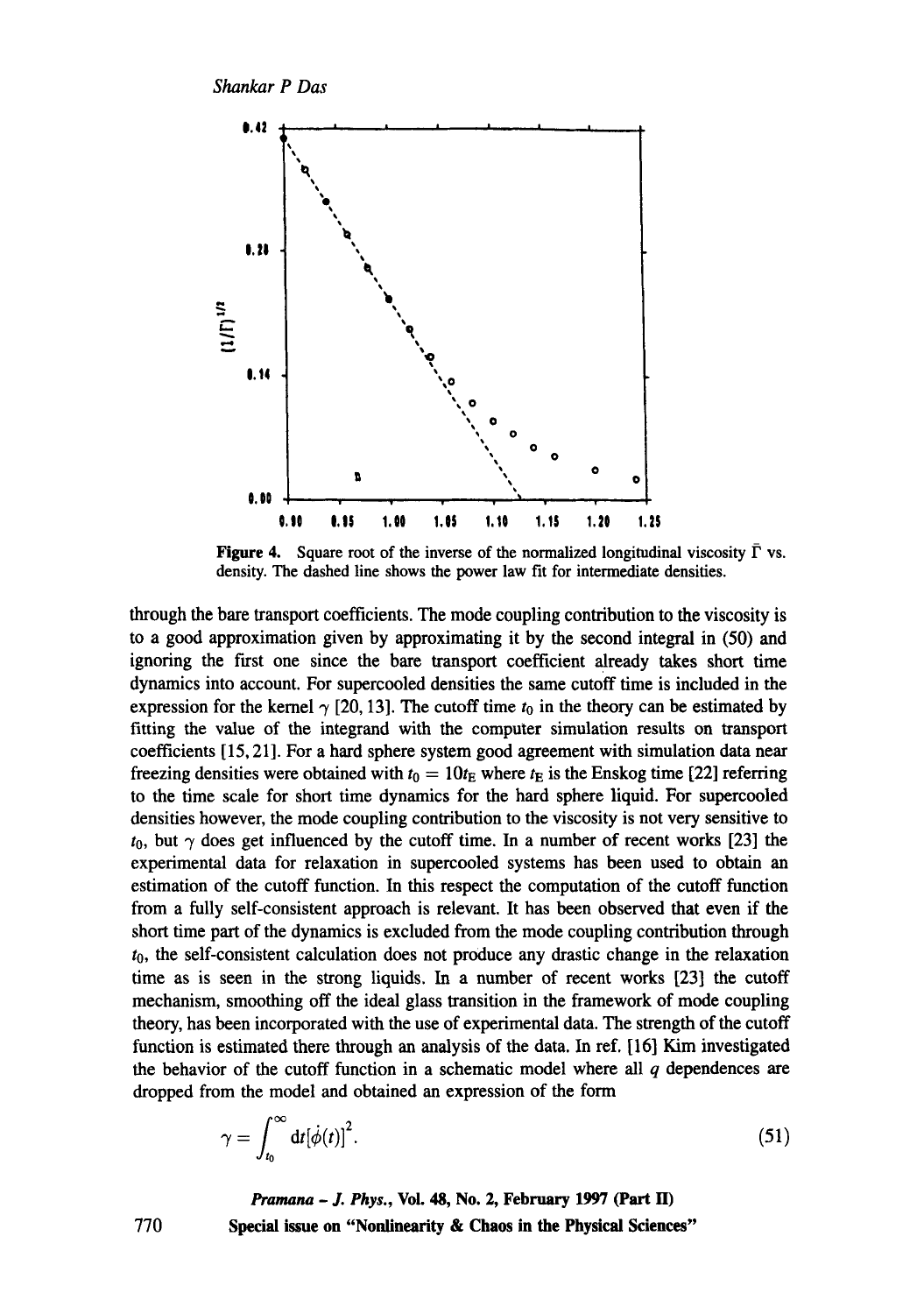It was found [16] that if  $t_0$  was chosen sufficiently large  $(t_0 \equiv 5\Omega_0^{-1})$ ,  $\gamma$  is greatly suppressed. Therefore the suppression of  $\gamma$  is obtained once the cutoff time exceeds the microscopic value. In the fully  $q$  dependent theory we see a qualitatively similar but less enhanced effect. With reasonable approximations for  $t_0$  relevant for the short time dynamics, does not give rise to the very strong enhancement of the viscosity. It does indicate a slowing down of the relaxation over two to three orders of magnitudes over a temperature or density range higher than the glass transition temperature. This is similar to what has been termed in literature [24] as fragile liquids. It does not however give rise to, within sensible approximations, in the framework of a self consistent calculation the very sharp increase in viscosity seen in the strong liquids. Thus the basic results for the relaxation time does not change drastically with the introduction of the cutoff time  $t_0$  in the framework of the fully self-consistent calculation.

## **5. Discussion**

In this paper we discuss the nonlinear fluctuating hydrodynamic equations for compressible liquid, and how they were used for obtaining the mode coupling models for the supercooled liquid dynamics. The theory demonstrated existence of a characteristics temperature  $T_0$  higher than the calorimetric glass transition temperature  $T<sub>G</sub>$  such that within a narrow temperature range around  $T<sub>0</sub>$  there is a freezing out of the large scale structural rearrangements involving collective motion of many molecules. At this temperature there is a qualitative change in the collective dynamics in the liquid although there is no sharp glass transition characterized by a diverging viscosity. The temperature  $T_0$  [27, 7, 23] is a signature of the dynamic singularity due to mode coupling effects. In a careful analysis [5] of the NFH equations it was demonstrated that ergodicity is maintained at all densities. In the Das and Mazenko analysis the role of the  $1/\rho$ nonlinearities appearing in the equations were implemented in the field theoretic analysis through the constraint  $g = \rho v$ . The cutoff mechanism responsible for the absence of the sharp transition is a direct consequence of this [29]. Ergodicity was also demonstrated [25] in the asymptotic dynamics obtained in similar mode coupling models obtained from microscopic approaches. In a subsequent work Schimitz De and Dufty [26] (hereafter referred to as SDD) has also considered the equations of nonlinear fluctuating hydrodynamics to obtain a self consistent mode coupling, theory for supercooled liquids extending it to short wavelengths. The analysis presented by these authors demonstrate the absence of a sharp transition to an ideal glassy phase similar to the earlier work by Das and Mazenko. In the work by SDD the role of the nonlinearities in the fluctuating hydrodynamic equations are investigated with the underlying microscopic dynamics being constrained by the detailed balance condition. The authors show that special nonlinearities of density  $\rho$  and momentum field g which appear in the continuity equation to maintain detailed balance, do eliminate a complete structural arrest that would have occurred if only coupling of density fluctuations were considered. In a recent work [28] it was demonstrated that both the works gives the identical result for the final relaxation process. The absence of the sharp glass transition in the mode coupling models is linked to the fact that with the increase of density the kernel  $\gamma$  [5] does not self consistently reduce to zero and the density correlation function decays to zero in the long time limit.

> *Pramana - J. Phys.,* **Vol. 48, No. 2, February 1997 (Part !]) Special issue on "Nonlinearity & Chaos in the Physical Sciences"** 771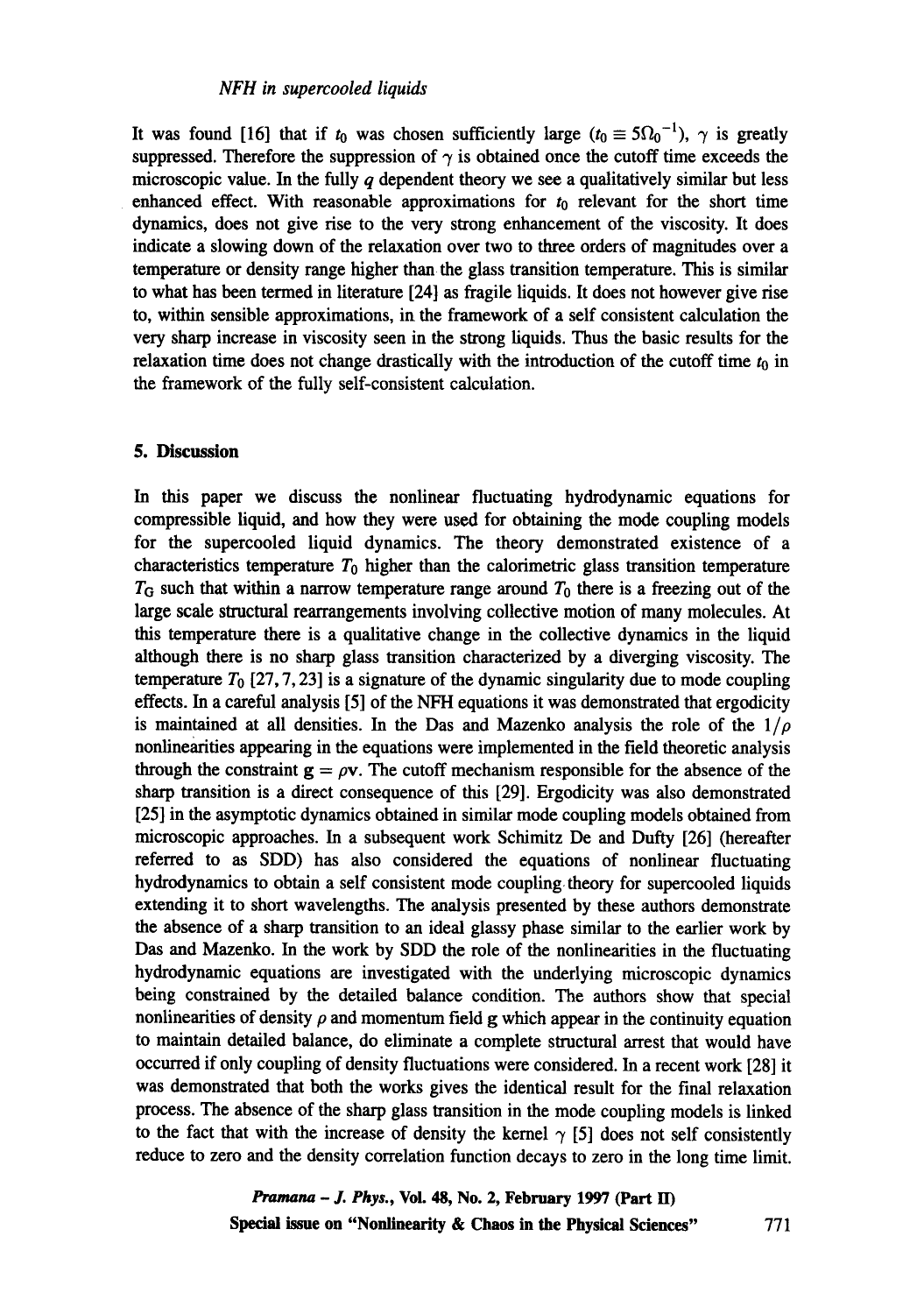Indeed such an effect is also observed in a wide range of systems showing a qualitative change in dynamics of the supercooled liquid around a characteristics temperature higher than the calorimetric glass transition temperature although there is no sharp transition to an ideal glassy phase.  $\gamma$  however gets small, indicating a two/three orders of magnitude rise in the value of transport coefficients. In ref. [30] the authors have used a sophisticated form of scaling in  $\alpha$ -relaxation of supercooled liquids. From the measurements of the dielectric susceptibility of a variety of glass forming liquids they observed that the data for all the sample liquids studied can be scaled so that they fall on top of one another over 13 decades of frequency. The curve is described by two parameters, the peak frequency  $\nu_p$ and the normalized width W (with respect to the Debye width  $= 1.14$ ) of the imaginary part of the dielectric susceptibility. While the observed scaling does fit very well to the stretched exponential form for low frequencies it deviates significantly from the stretched exponential form on the high frequency side. In a subsequent analysis by Kim and Mazenko [13] demonstrated the existence of a cross over temperature in the data of Nagel *et al* by plotting inverse of the peak frequency  $\nu_p$  with temperature. The high frequency data again fits well to the form  $(T - T_0)^2$  and  $T_0 = 270$  K for salol. These authors have also argued that the high frequency tail observed in Nagel's scaling curve is a realization of the von-Schweidler relaxation in the mode coupling theory if one assumes a relation between the exponent  $\beta$  of stretched exponential relaxation with the exponent b of von-Schweidler relaxation. Such a relation does not however follow from the mode coupling models obtained from simple nonlinear hydrodynamic models. Thus while the mode coupling models has led to considerable progress in understanding the sequence of time scales associated with relaxation near glass transition, there remain still significant questions for further research.

#### **Acknowledgements**

Saha Institute of Nuclear Physics is gratefully acknowledged for hospitality on a visit during the preparation of this manuscript in the summer 1996. Amit Dutta is acknowledged for his kind help in preparing the manuscript.

#### **References**

- [1] P Das, G F Mazenko, S Ramaswamy and J Toner, *Phys. Rev. Lett.* 54, 118 (1985)
- [2] T R Kirkpatrick, *Phys. Rev.* A31, 939 (1985)
- [3] E Leutheusser, *Phys. Rev.* A29, 2765 (1984)
- [4] U Bengtzelius, W Götze and A Sjölander, *J. Phys.* C17, 5915 (1984)
- [5] S P Das and G F Mazenko, *Phys. Rev.* A34, 2265 (1986)
- [6] P Taborek, R N Kleiman and D J Bishop, *Phys. Rev.* B34, 1835 (1986)
- [7] W Gttze, in *Liquids, Freezing and the Glass Transition* edited by D Levisque, J P Hansen and J Zinn-Justin (Elsevier, New York, 1991)
- [8] R Zwanzig and M Bixon, *Phys. Rev. A2,* 2005 (1970) H Mori, *Prog. Theor. Phys.* 49, 1516 (1973)
- [9] J Langer and L Turski, *Phys. Rev.* A8, 3230 (1973)
- [10] J P Hansen and J R Mcdonald, *Theory of Simple Liquids* (Academic, London, 1976)
- [11] P C Martin, E D Siggia and H A Rose, *Phys. Rev.* A8, 423 (1973) U Deker and F Haake, *Phys. Rev.* All, 2043 (1975)

#### *Pramana - J. Phys.,* **Vol. 48, No. 2, February 1997 (Part H)**

772 **Special issue on "Nonlinearity & Chaos in the Physical Sciences"**